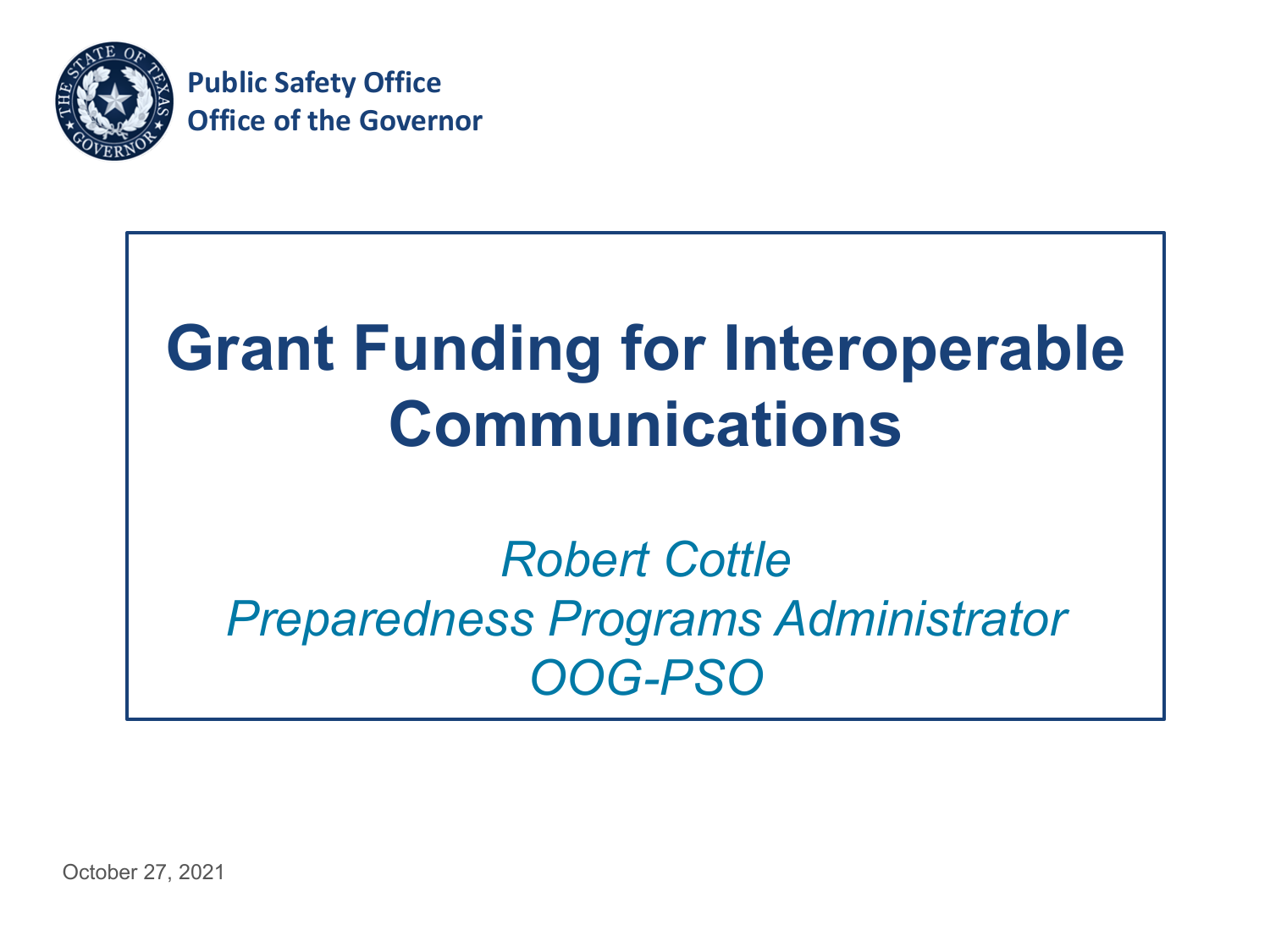# Communications Grants Overview

Preparedness Programs

### • **Federal Programs**

- o State Homeland Security Program (SHSP)
- o Urban Area Security Initiative (UASI)
- o Nonprofit Security Grant Program (NSGP)

### • **State Programs**

o Statewide Emergency Radio Infrastructure (SERI)

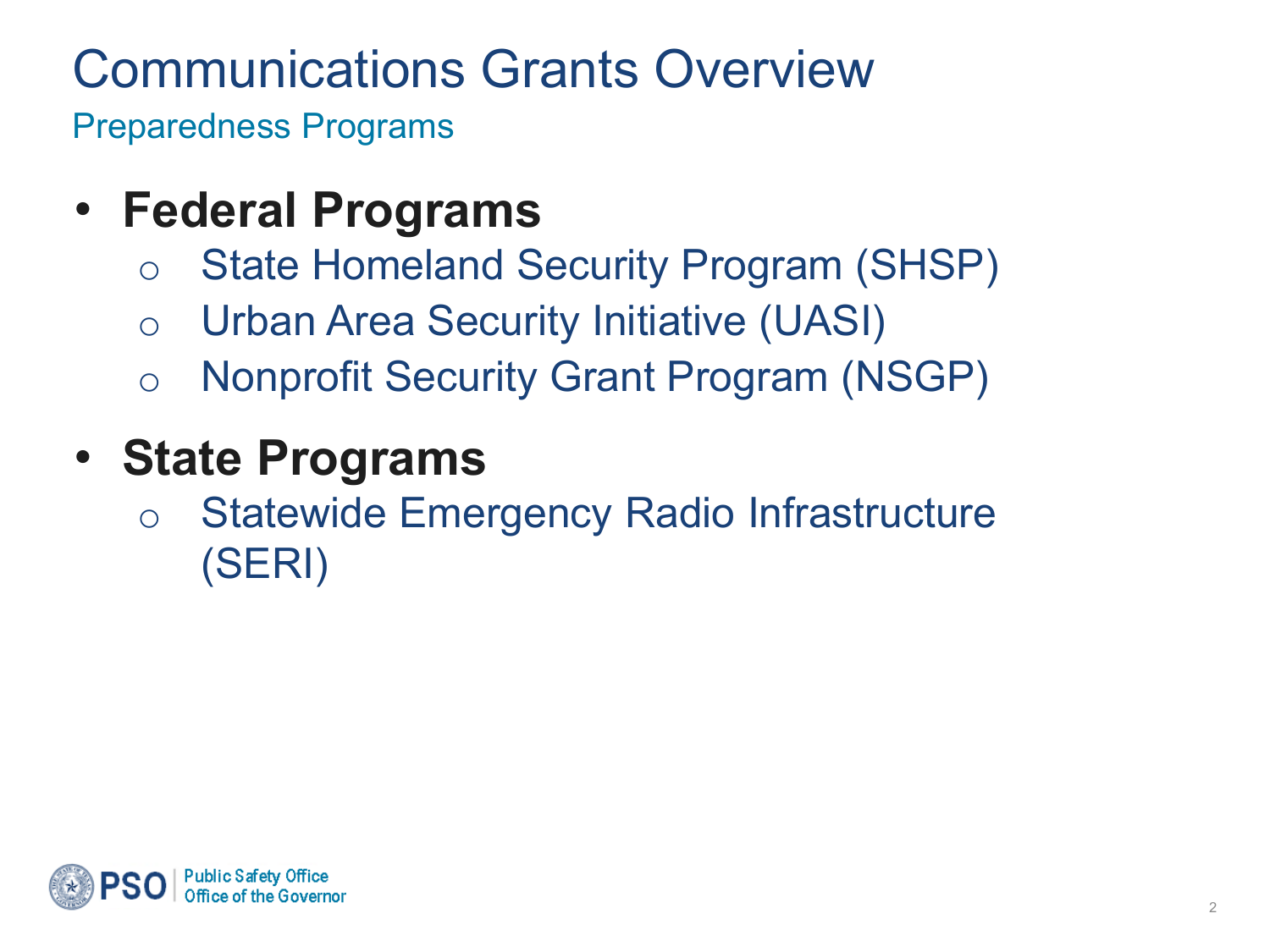Preparedness Programs

- **SHSP** 
	- $\circ$  \$18.9 Mil allocated to Texas in FY 2021( $\sim$ 4% decrease from 2020)
	- o 30% of allocated funding must go to 5 National Priority Areas (NPAs), an increased from 20% in 4 NPAs
		- o Addressing Emerging Threats (NPA, 5%)
		- o Combating Domestic Violent Extremism (NPA, 7.5%)\*
		- o Enhancing Cybersecurity (NPA, 7.5%)
		- o Intelligence & Information Sharing (NPA, 5%)
		- o Protection of Soft Targets/Crowded Places (NPA, 5%)

\*New NPA added 2 weeks prior to the release of the FY 2021 HSGP NOFO

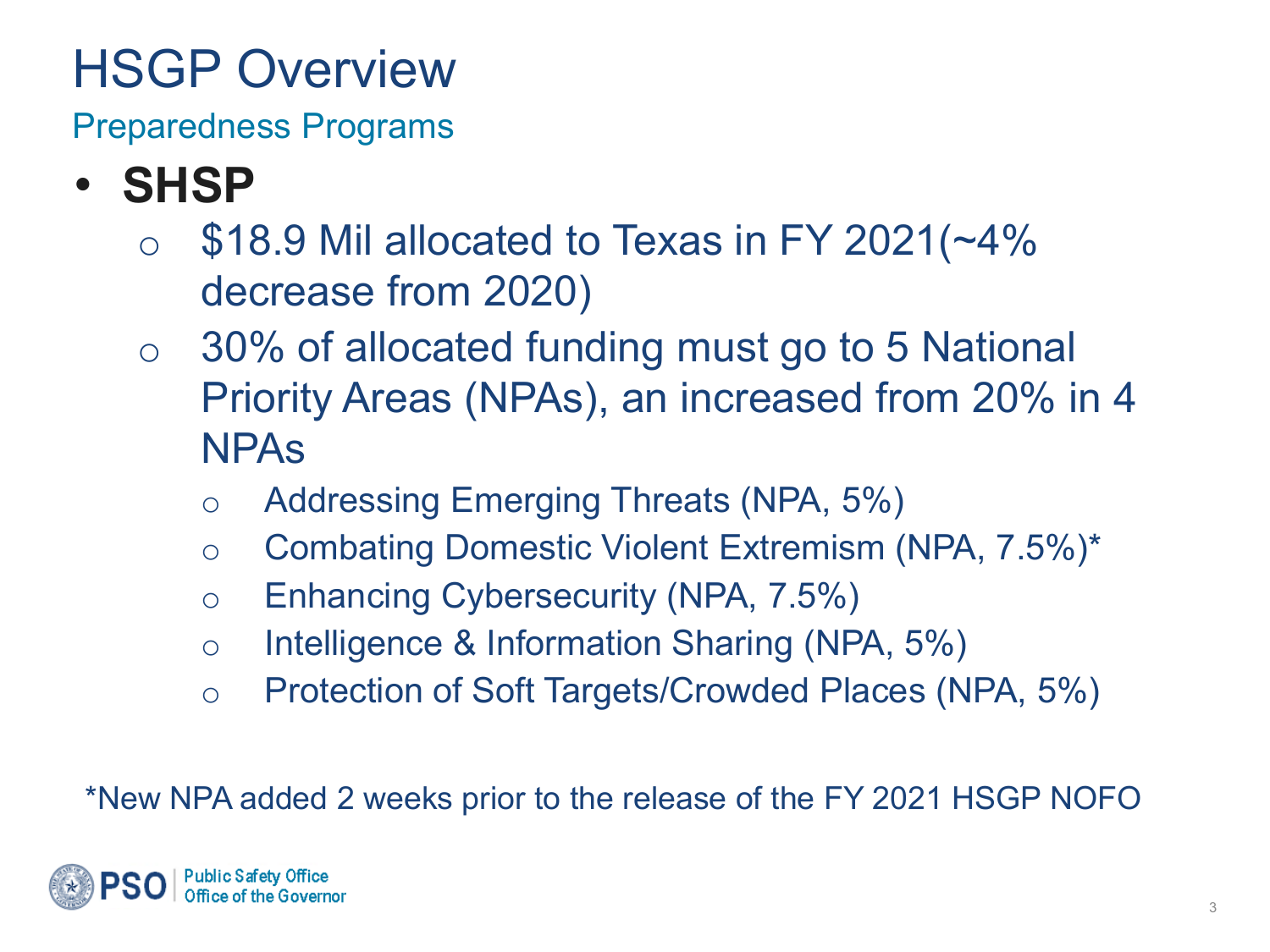- **SHSP and UASI investment areas**
	- o Addressing Emerging Threats (NPA, 5%)
	- o Combating Domestic Violent Extremism (NPA, 7.5%)
	- o Emergency Operations Center Technology
	- o Enhancing Cybersecurity (NPA, 7.5%)
	- o Intelligence & Information Sharing (NPA, 5%)
	- o Interoperable Emergency Communications
	- o Planning & Community Preparedness
	- o Protection of Soft Targets/Crowded Places (NPA, 5%)
	- o Support of First Responder Capabilities

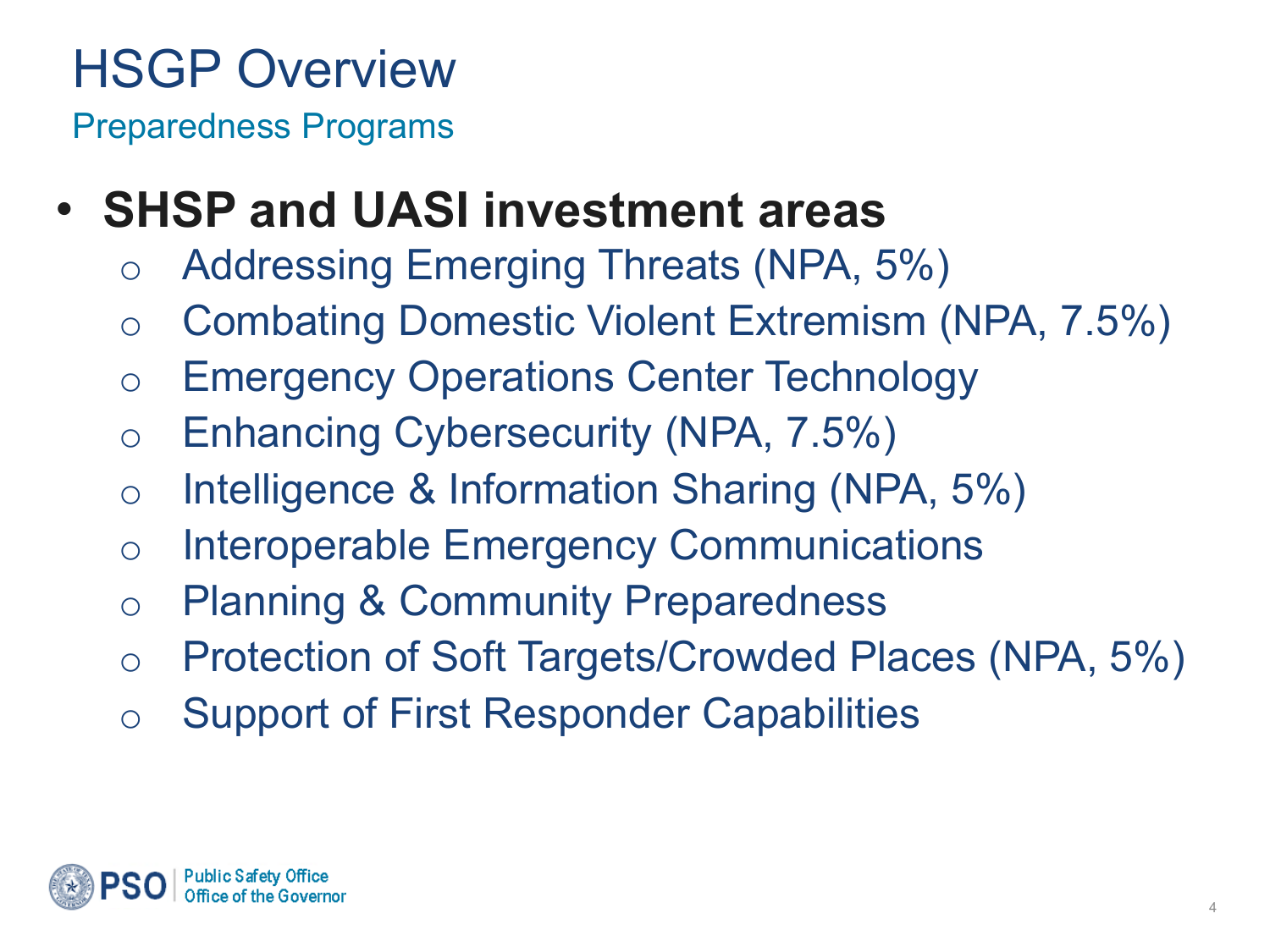### FY 2021 SHSP Investments HSGP Overview



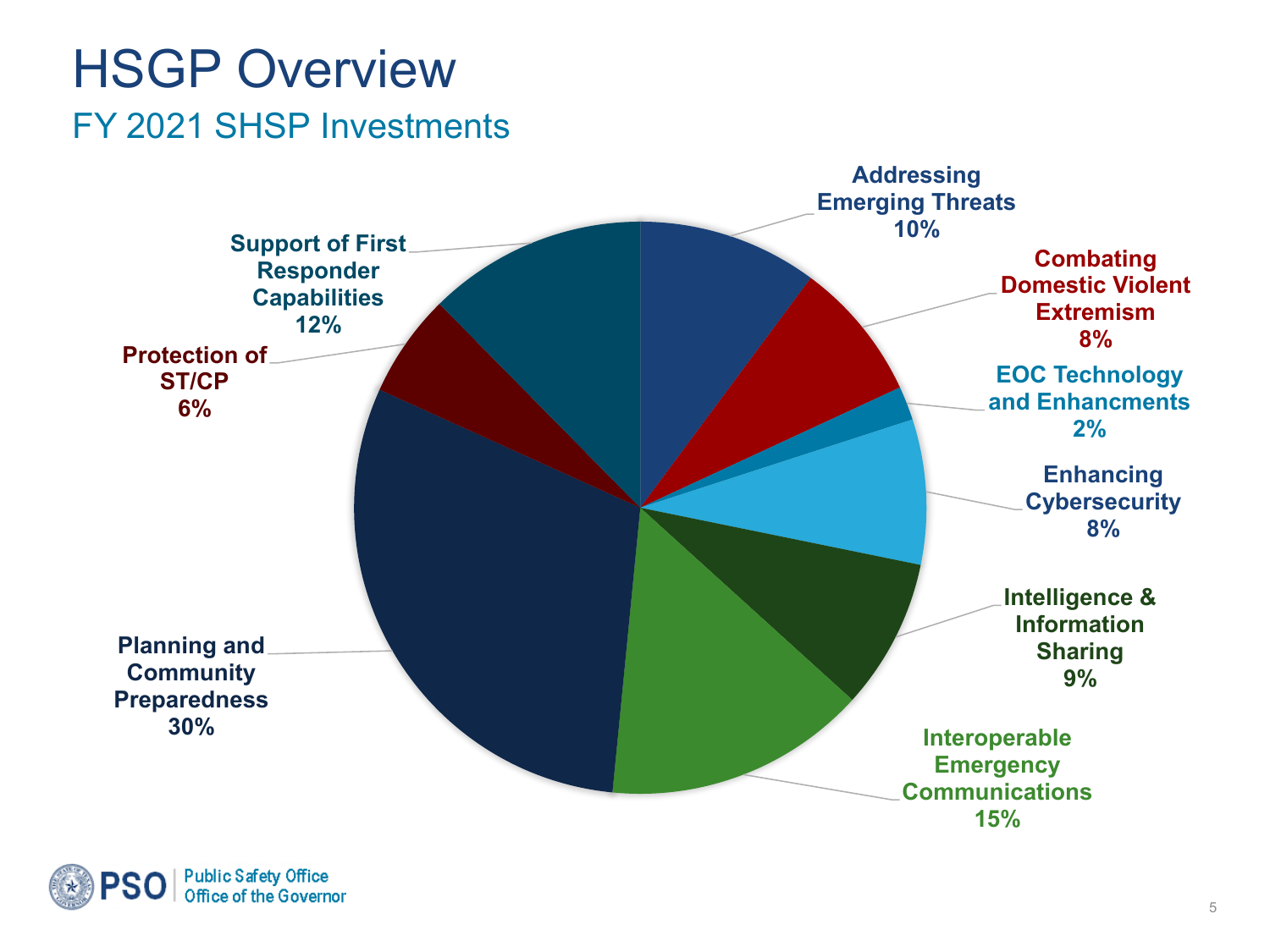#### Preparedness Programs (FY 2021 SHSP)

| <b>Investment Area</b>                                            | <b>Funded</b><br><b>Amounts</b> | $#$ of<br><b>Projects</b> | $%$ of<br><b>SHSP</b> |
|-------------------------------------------------------------------|---------------------------------|---------------------------|-----------------------|
| <b>Addressing Emerging Threats (5%)</b>                           | \$1,824,088.82                  | 31                        | 9.65%                 |
| Combating Domestic Violent Extremism (7.5%)                       | \$1,426,047.67                  | 11                        | 7.54%                 |
| <b>Emergency Operations Center Technology and</b><br>Enhancements | \$343,529.00                    | $\overline{7}$            | 1.82%                 |
| Enhancing Cybersecurity (7.5%)                                    | \$1,472,899.65                  | 17                        | 7.79%                 |
| Information and Intelligence Sharing/Cooperation (5%)             | \$1,529,580.23                  | 11                        | 8.09%                 |
| <b>Interoperable Emergency Communications</b>                     | \$2,664,350.47                  | 43                        | 14.09%                |
| <b>Planning and Community Preparedness</b>                        | \$5,427,914.78                  | 35                        | 28.71%                |
| Protection of Soft Targets/Crowded Places (5%)                    | \$1,051,093.43                  | 25                        | 5.56%                 |
| Support of First Responder Capabilities                           | \$2,223,229.90                  | 36                        | 11.76%                |
|                                                                   |                                 |                           |                       |

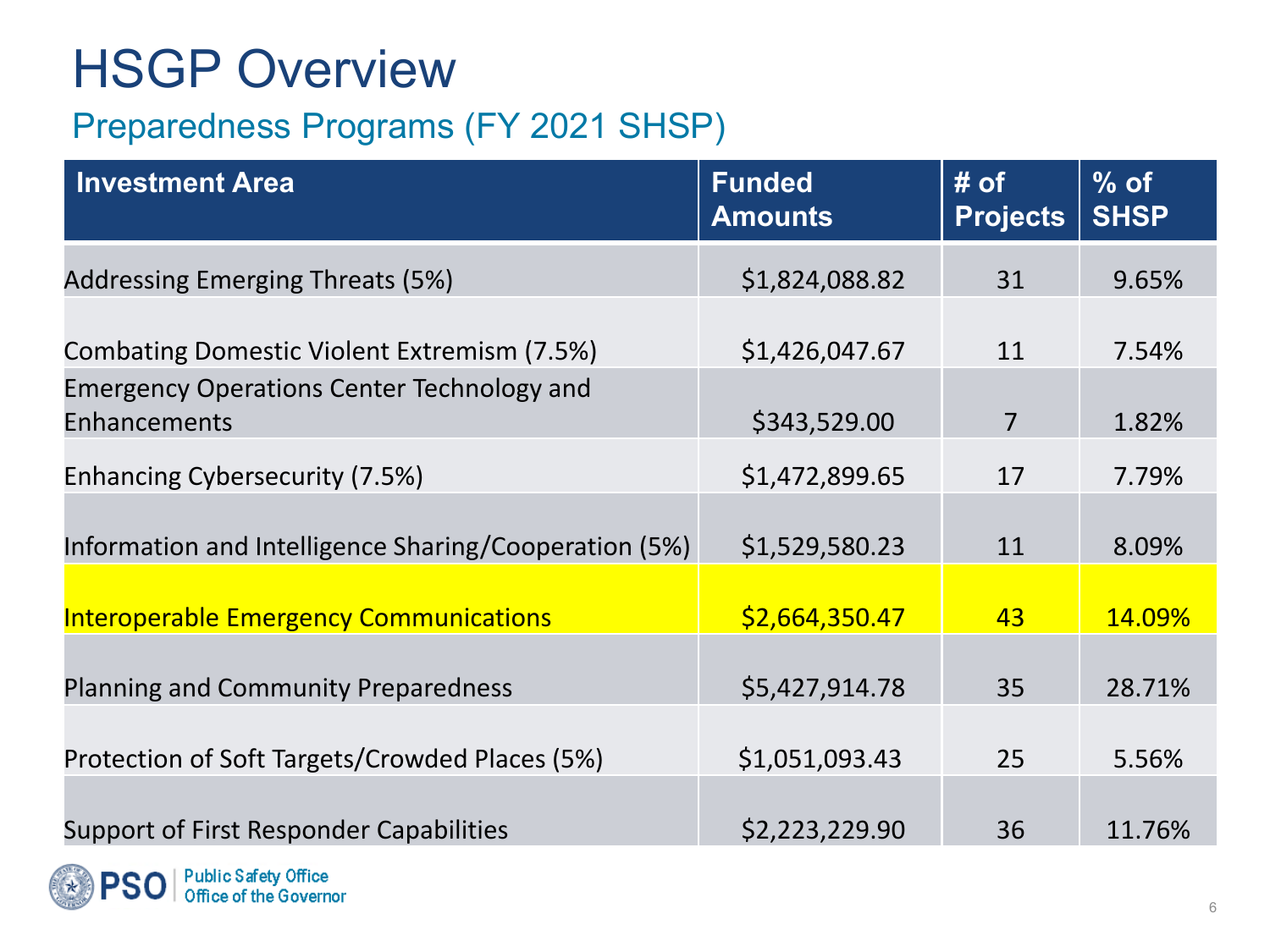- **UASI (Houston, DFWA, San Antonio)** 
	- \$45.3 Mil allocated to Texas Urban Areas in FY 2021 (\$24.6 M – Houston, \$16.9M – DFWA, \$3.8 M San Antonio)
	- o Requirement for National Priority Areas are the same as SHSP
	- o Funding decisions primarily with Urban Area Working Groups (UAWG)

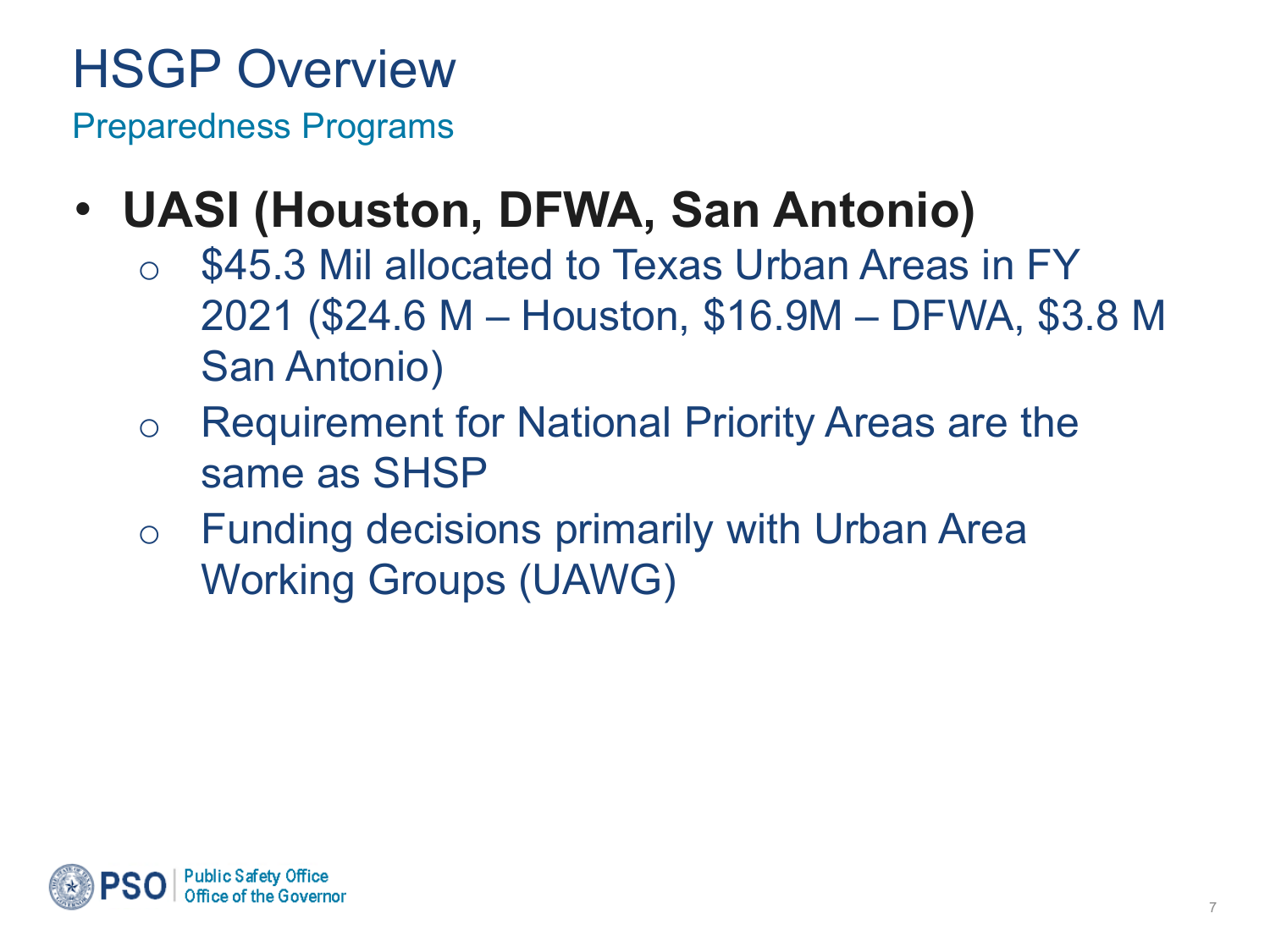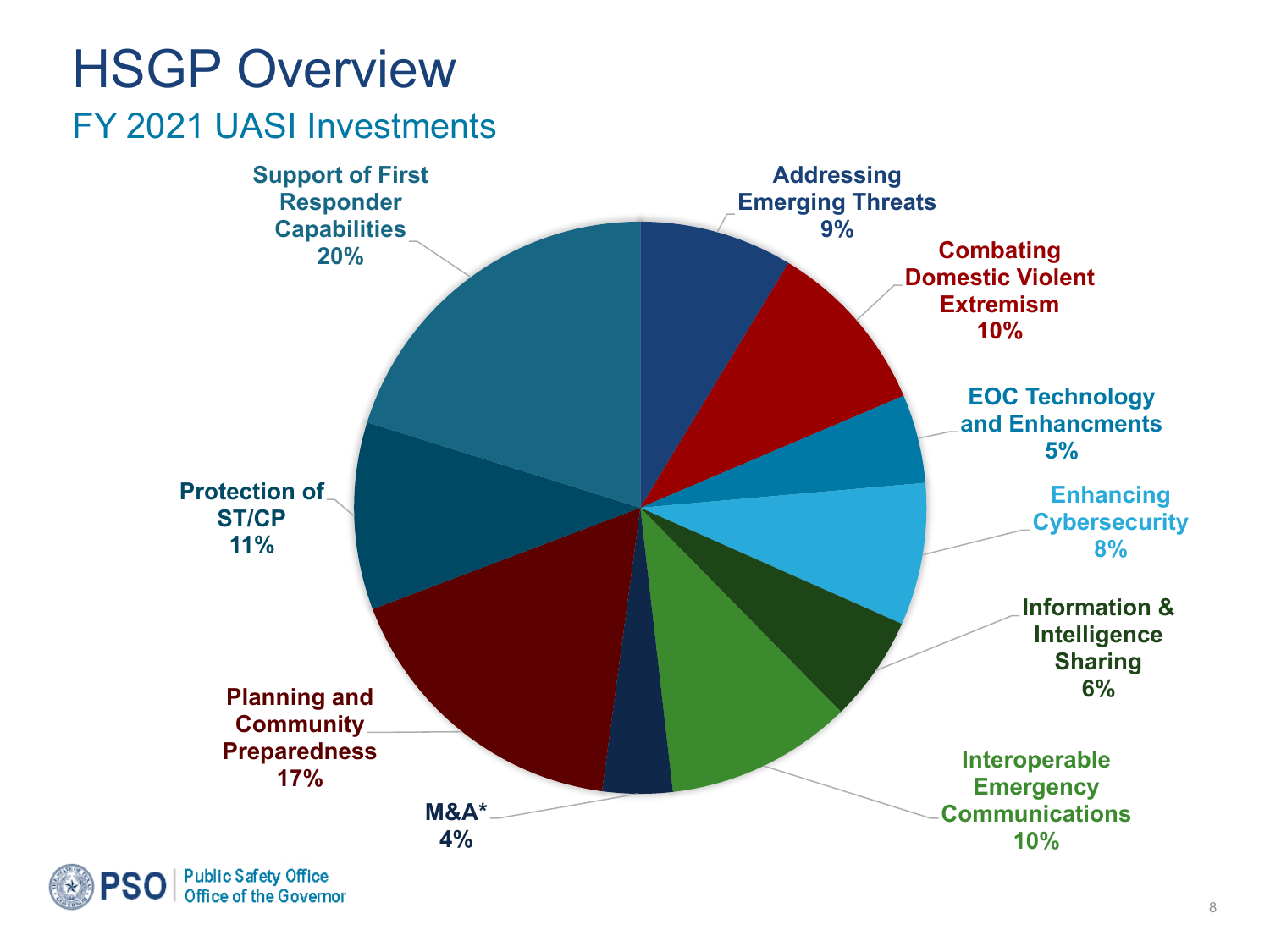#### Preparedness Programs (FY 2021 UASI)

| <b>Investment Area</b>                                              | <b>Funded</b><br><b>Amounts</b> | $#$ of<br><b>Projects</b> | $%$ of<br><b>SHSP</b> |
|---------------------------------------------------------------------|---------------------------------|---------------------------|-----------------------|
| Addressing Emerging Threats (5%)                                    | \$3,487,718.80                  | 16                        | 8.23%                 |
| Combating Domestic Violent Extremism (7.5%)                         | \$4,277,256.00                  | 15                        | 9.44%                 |
| <b>Emergency Operations Center Technology and</b><br>Enhancements   | \$2,154,606.82                  | 12                        | 4.76%                 |
| Enhancing Cybersecurity (7.5%)                                      | \$3,461,891.45                  | 22                        | 7.64%                 |
| Information and Intelligence Sharing/Cooperation (5%)               | \$2,576,430.09                  | 10                        | 5.69%                 |
| <b>Interoperable Emergency Communications</b>                       | \$4,532,444.00                  | $\overline{3}$            | 10.01%                |
| <b>Planning and Community Preparedness</b>                          | \$1,704,446.56                  | 23                        | 16.24%                |
| Protection of Soft Targets/Crowded Places (5%)                      | \$7,355,931.52                  | 10                        | 10.06%                |
| <b>Support of First Responder Capabilities</b>                      | \$4,558,070.51                  | 36                        | 19.17%                |
| <b>Public Safety Office</b><br><b>PSO</b><br>Office of the Governor |                                 |                           |                       |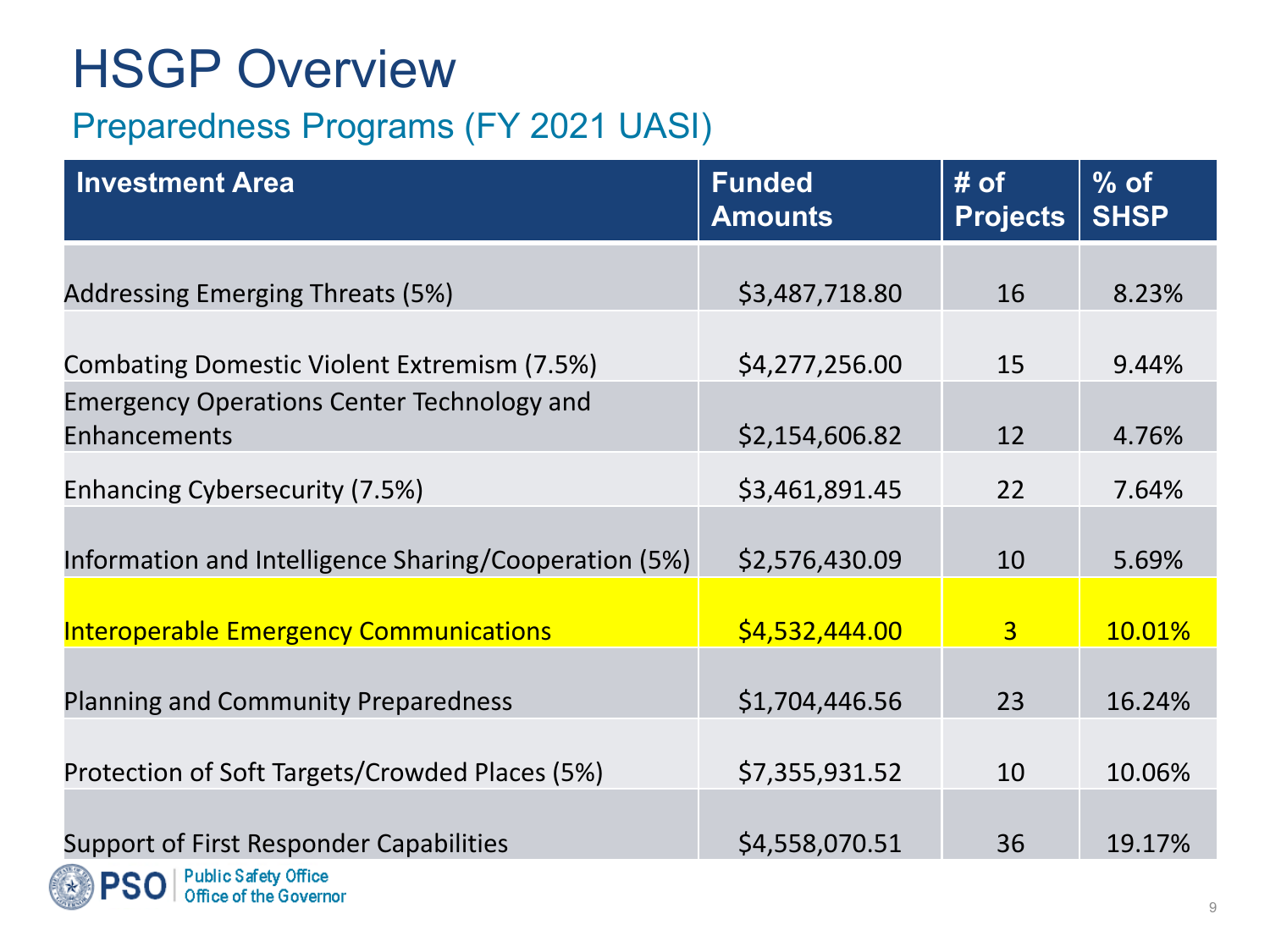Preparedness Programs

### • **FY 2022 Outlook for SHSP and UASI**

- o HSGP NPAs are anticipated to be the same as the FY 2021.
- o 2022 SHSP: NPA requirements will pass down to the regions. Projects are needed from the local level in order to meet minimum spend requirements.
- $\circ$  The NPAs reduce the amount of funding that can be made available for communications projects.

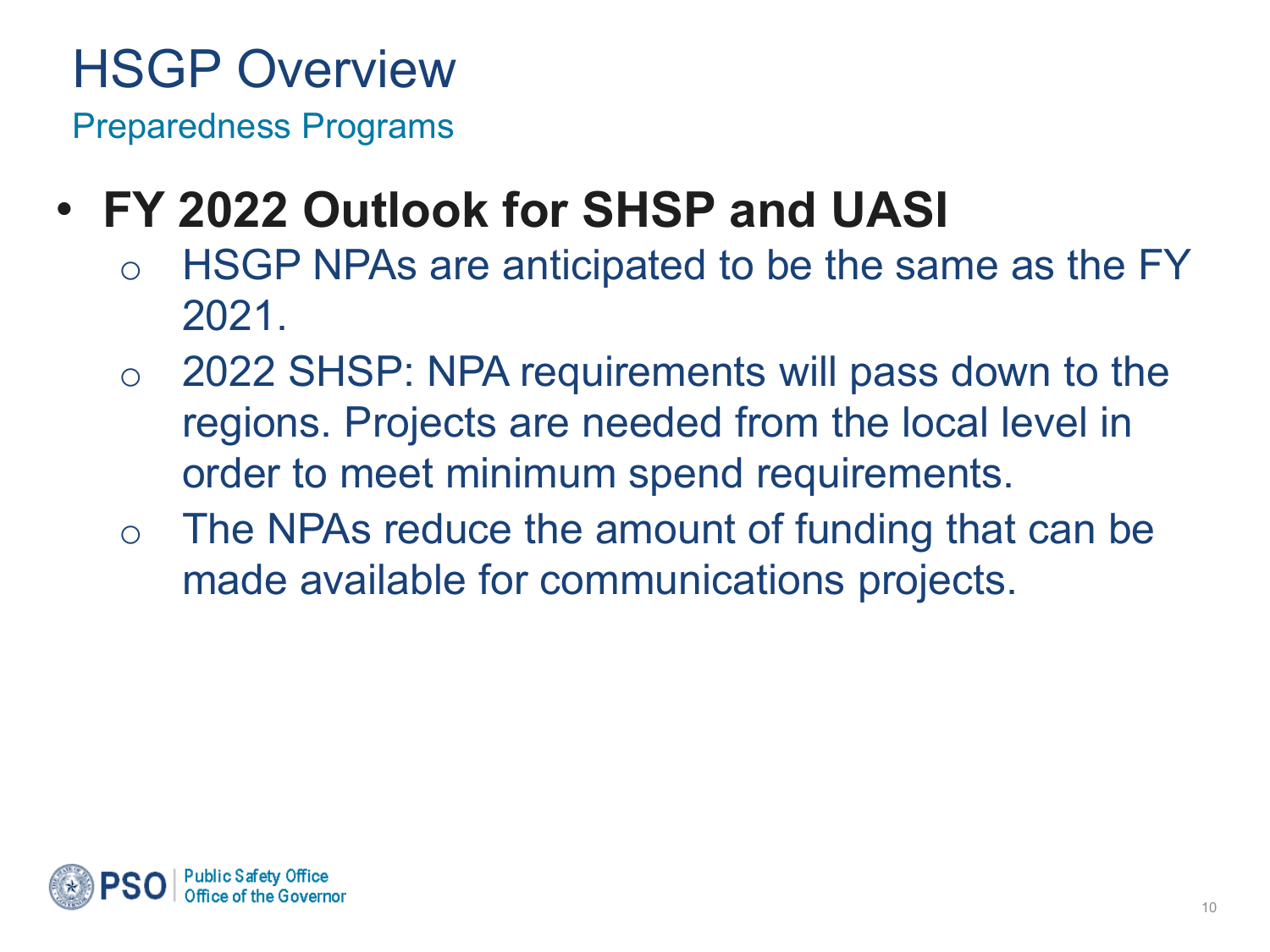- **State Programs**
	- o 28 Awards totaling \$20.3 M in FY 2020
	- o SERI: Not offered in 2021 due to the lack of funding available. PSO will offer the funding again in Jan 2022.
	- o PSO expects to make at least \$10 M for projects.
	- o Infrastructure only, no subscriber units

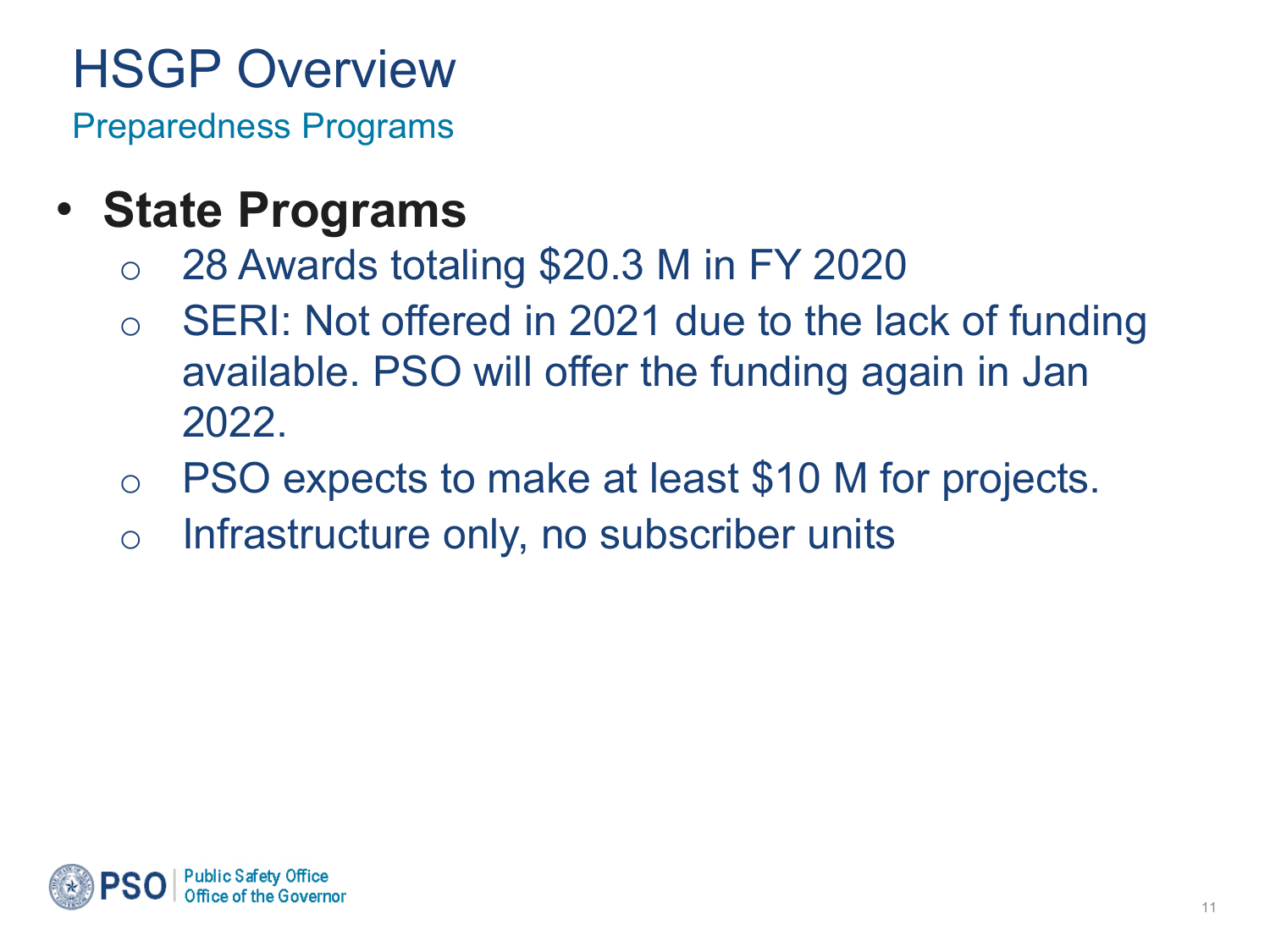### Public Safety Office 2022\* Grant Cycle

- PSO Plan Year (PY) 2023
	- December 13, 2021 (Target opening date for SHSP & others)
	- February 10, 2022 (Texas eGrants Application Deadline)
	- August 01, 2022 (Target date for completion of reviews/revisions)
	- September 01, 2022 (Earliest grant performance period start date)
	- TBD (Release of awards dependent on receipt of Federal Award)
- Funding for grant programs is dependent upon federal and state appropriations
- Other grant opportunities open in January and close in March; some at other times during the year
- eGrants Calendar Page:<https://egrants.gov.texas.gov/fundopp.aspx>